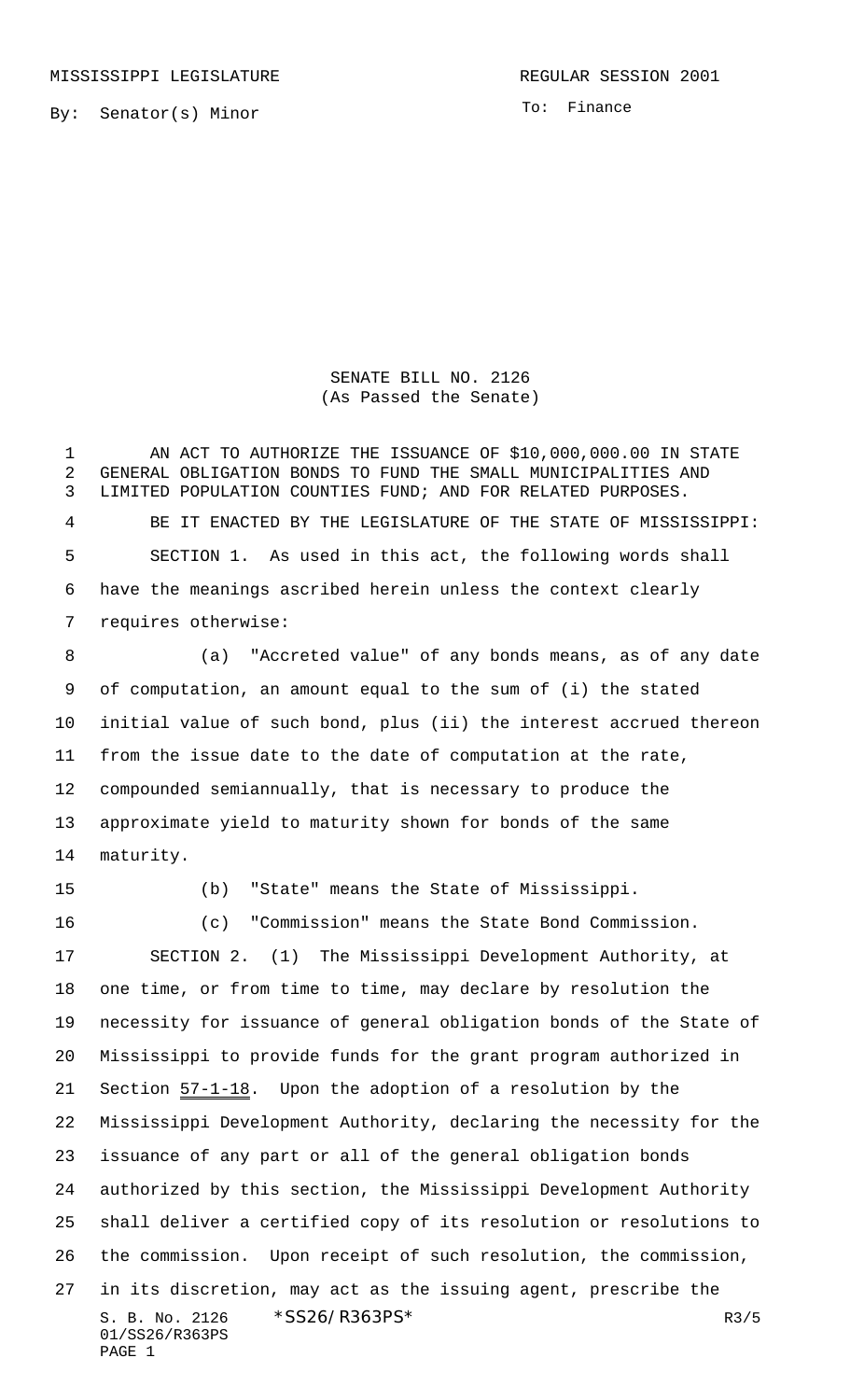form of the bonds, advertise for and accept bids, issue and sell the bonds so authorized to be sold and do any and all other things necessary and advisable in connection with the issuance and sale of such bonds. The total amount of bonds issued under this act 32 shall not exceed Ten Million Dollars (\$10,000,000.00). No bonds authorized under this act shall be issued after July 1, 2006.

 (2) The proceeds of bonds issued pursuant to this act shall be deposited into the Small Municipalities and Limited Population Counties Fund created pursuant to Section 57-1-18. Any investment earnings on bonds issued pursuant to this act shall be used to pay debt service on bonds issued under this act, in accordance with the proceedings authorizing issuance of such bonds.

 SECTION 3. The principal of and interest on the bonds authorized under this act shall be payable in the manner provided in this section. Such bonds shall bear such date or dates, be in such denomination or denominations, bear interest at such rate or rates (not to exceed the limits set forth in Section 75-17-101, Mississippi Code of 1972), be payable at such place or places within or without the State of Mississippi, shall mature absolutely at such time or times not to exceed twenty-five (25) years from date of issue, be redeemable before maturity at such time or times and upon such terms, with or without premium, shall bear such registration privileges, and shall be substantially in such form, all as shall be determined by resolution of the commission.

S. B. No. 2126 \*SS26/R363PS\* 01/SS26/R363PS PAGE 2 SECTION 4. The bonds authorized by this act shall be signed by the chairman of the commission, or by his facsimile signature, and the official seal of the commission shall be affixed thereto, attested by the secretary of the commission. The interest coupons, if any, to be attached to such bonds may be executed by the facsimile signatures of such officers. Whenever any such bonds shall have been signed by the officials designated to sign the bonds who were in office at the time of such signing but who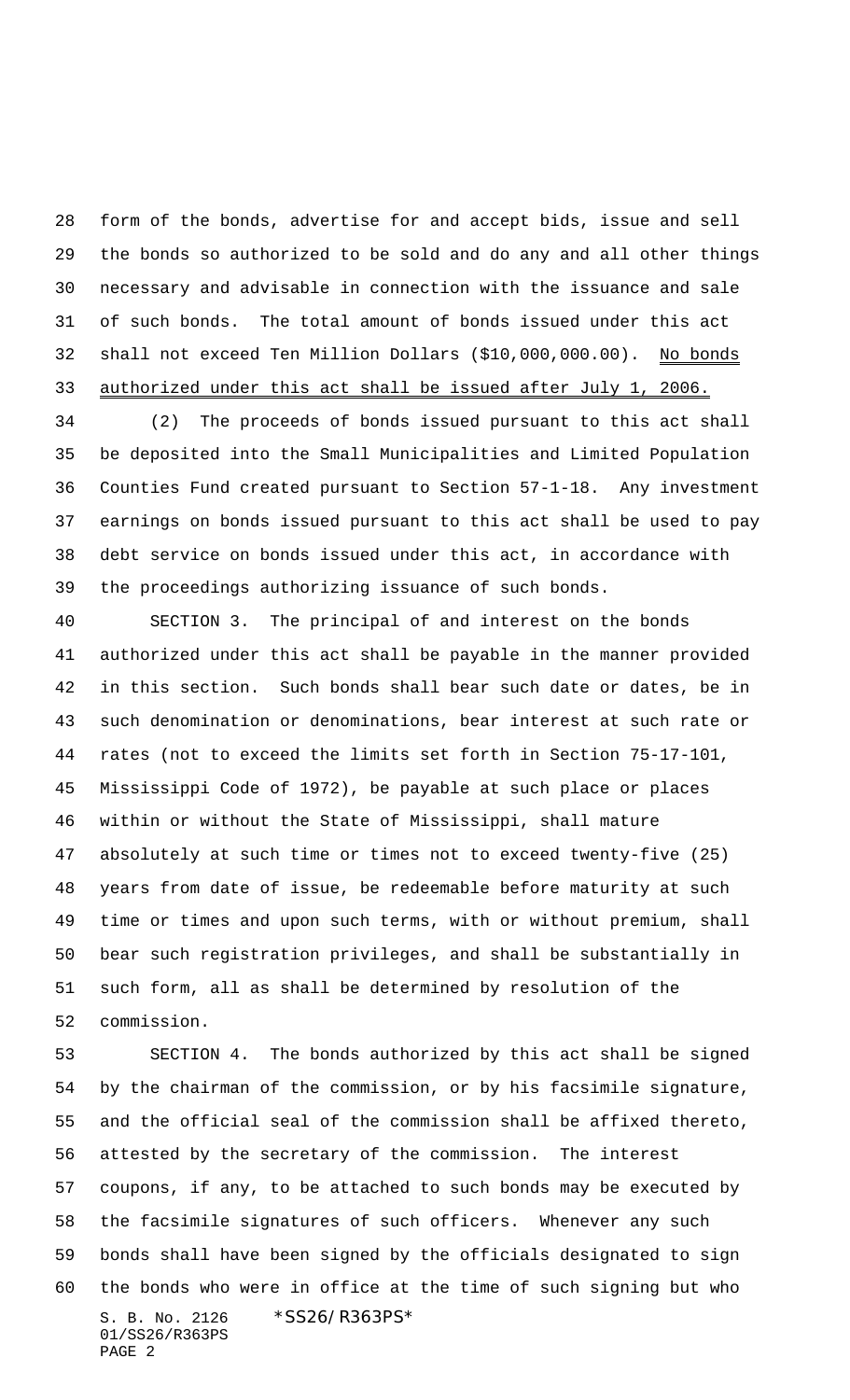may have ceased to be such officers before the sale and delivery of such bonds, or who may not have been in office on the date such bonds may bear, the signatures of such officers upon such bonds and coupons shall nevertheless be valid and sufficient for all purposes and have the same effect as if the person so officially signing such bonds had remained in office until their delivery to the purchaser, or had been in office on the date such bonds may bear. However, notwithstanding anything herein to the contrary, such bonds may be issued as provided in the Registered Bond Act of the State of Mississippi.

 SECTION 5. All bonds and interest coupons issued under the provisions of this act have all the qualities and incidents of negotiable instruments under the provisions of the Uniform Commercial Code, and in exercising the powers granted by this act, the commission shall not be required to and need not comply with the provisions of the Uniform Commercial Code.

S. B. No. 2126 \*SS26/R363PS\* SECTION 6. The commission shall act as the issuing agent for the bonds authorized under this act, prescribe the form of the bonds, advertise for and accept bids, issue and sell the bonds so authorized to be sold, pay all fees and costs incurred in such issuance and sale, and do any and all other things necessary and advisable in connection with the issuance and sale of such bonds. The commission is authorized and empowered to pay the costs that are incident to the sale, issuance and delivery of the bonds authorized under this act from the proceeds derived from the sale of such bonds. The commission shall sell such bonds on sealed bids at public sale, and for such price as it may determine to be for the best interest of the State of Mississippi, but no such sale shall be made at a price less than par plus accrued interest to the date of delivery of the bonds to the purchaser. All interest accruing on such bonds so issued shall be payable 92 semiannually or annually; however, the first interest payment may be for any period of not more than one (1) year.

01/SS26/R363PS PAGE 3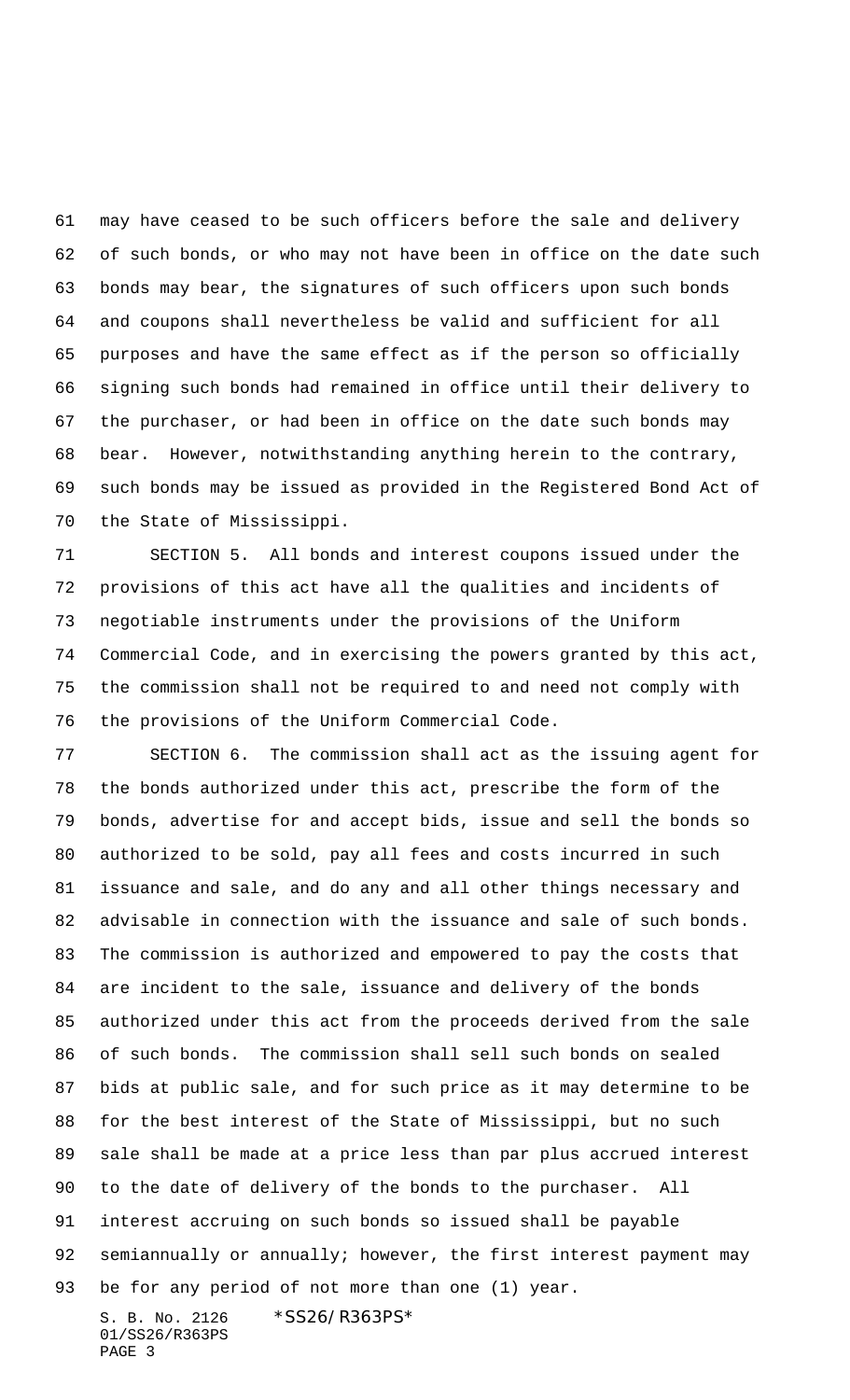Notice of the sale of any such bonds shall be published at least one (1) time, not less than ten (10) days before the date of sale, and shall be so published in one or more newspapers published or having a general circulation in the City of Jackson, Mississippi, and in one or more other newspapers or financial journals with a national circulation, to be selected by the commission.

 The commission, when issuing any bonds under the authority of this act, may provide that bonds, at the option of the State of Mississippi, may be called in for payment and redemption at the call price named therein and accrued interest on such date or dates named therein.

 SECTION 7. The bonds issued under the provisions of this act are general obligations of the State of Mississippi, and for the payment thereof the full faith and credit of the State of Mississippi is irrevocably pledged. If the funds appropriated by the Legislature are insufficient to pay the principal of and the interest on such bonds as they become due, then the deficiency shall be paid by the State Treasurer from any funds in the State Treasury not otherwise appropriated. All such bonds shall contain recitals on their faces substantially covering the provisions of this section.

 SECTION 8. Upon the issuance and sale of bonds under the provisions of this act, the commission shall transfer the proceeds of any such sale or sales to the Small Municipalities and Limited Population Counties Fund created in Section 57-1-18. The proceeds of such bonds shall be disbursed solely upon the order of the Mississippi Development Authority under such restrictions, if any, as may be contained in the resolution providing for the issuance of the bonds.

S. B. No. 2126 \* SS26/R363PS\* 01/SS26/R363PS PAGE 4 SECTION 9. The bonds authorized under this act may be issued without any other proceedings or the happening of any other conditions or things other than those proceedings, conditions and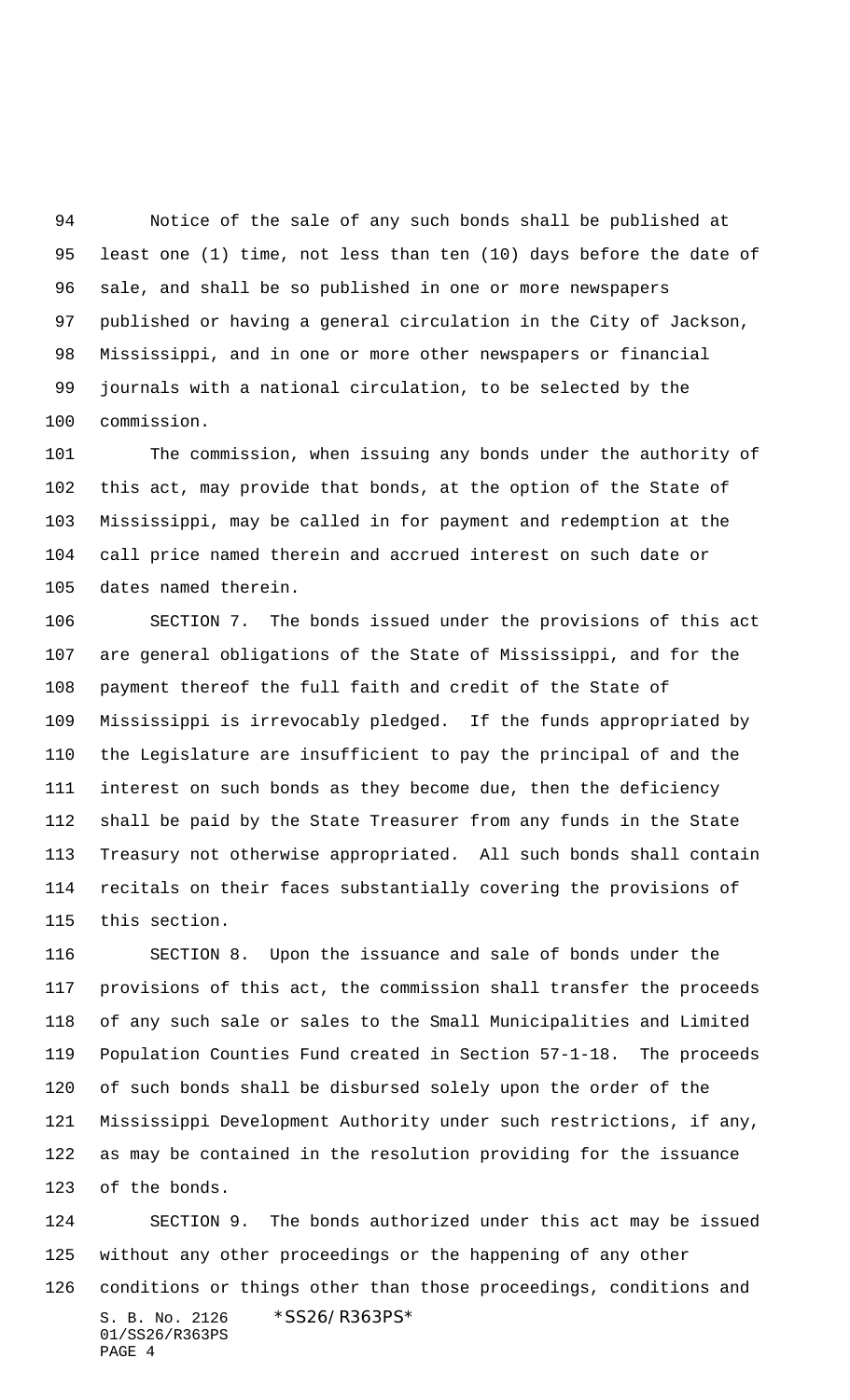things which are specified or required by this act. Any resolution providing for the issuance of bonds under the provisions of this act shall become effective immediately upon its adoption by the commission, and any such resolution may be adopted at any regular or special meeting of the commission by a majority of its members.

 SECTION 10. The bonds authorized under the authority of this act may be validated in the Chancery Court of the First Judicial District of Hinds County, Mississippi, in the manner and with the force and effect provided by Chapter 13, Title 31, Mississippi Code of 1972, for the validation of county, municipal, school district and other bonds. The notice to taxpayers required by such statutes shall be published in a newspaper published or having a general circulation in the City of Jackson, Mississippi.

 SECTION 11. Any holder of bonds issued under the provisions of this act or of any of the interest coupons pertaining thereto may, either at law or in equity, by suit, action, mandamus or other proceeding, protect and enforce any and all rights granted under this act, or under such resolution, and may enforce and compel performance of all duties required by this act to be performed, in order to provide for the payment of bonds and interest thereon.

 SECTION 12. All bonds issued under the provisions of this act shall be legal investments for trustees and other fiduciaries, and for savings banks, trust companies and insurance companies organized under the laws of the State of Mississippi, and such bonds shall be legal securities which may be deposited with and shall be received by all public officers and bodies of this state and all municipalities and political subdivisions for the purpose of securing the deposit of public funds.

 SECTION 13. Bonds issued under the provisions of this act and income therefrom shall be exempt from all taxation in the State of Mississippi.

S. B. No. 2126 \*SS26/R363PS\* 01/SS26/R363PS PAGE 5